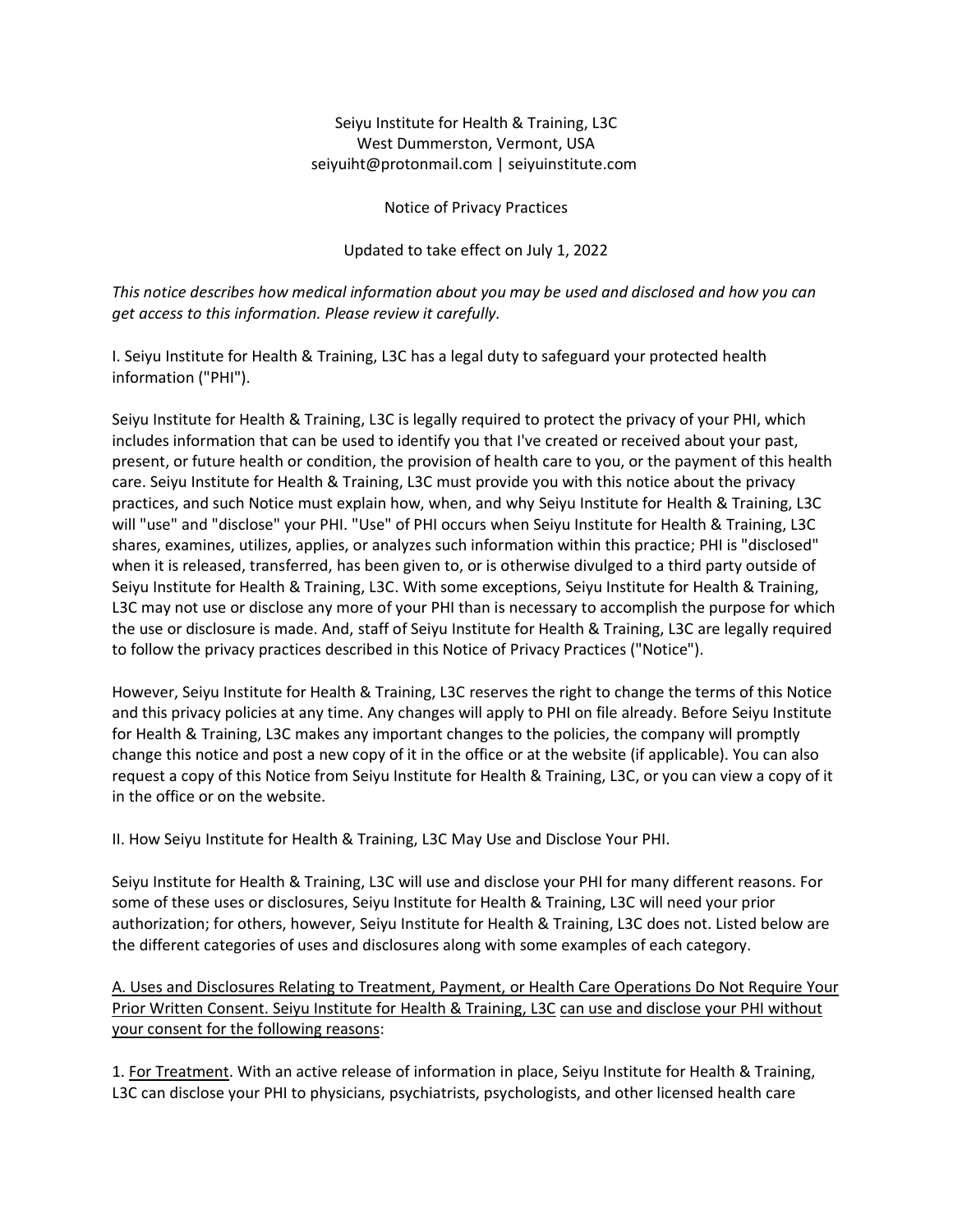providers who provide you with health care services or are involved in your care. For example, if you're being treated by a psychiatrist, Seiyu Institute for Health & Training, L3C can disclose your PHI to your psychiatrist in order to coordinate your care.

2. To Obtain Payment for Treatment. Seiyu Institute for Health & Training, L3C can use and disclose your PHI to bill and collect payment for the treatment and services provided by Seiyu Institute for Health & Training, L3C to you. For example, Seiyu Institute for Health & Training, L3C might send your PHI to your insurance company or health plan to reimburse the health care services that Seiyu Institute for Health & Training, L3C has provided to you. Seiyu Institute for Health & Training, L3C may also provide your PHI to contracted business associates, such as billing companies, claims processing companies, to your financial institution or credit card company in the event of a direct charge/ACH transfer or dispute, and any other companies who assist with payment (such as Stripe, Square, Venmo, PayPal, and others) which Seiyu Institute for Health & Training, L3C is contracted with.

3. For Health Care Operations. Seiyu Institute for Health & Training, L3C can disclose your PHI to operate this practice. For example, Seiyu Institute for Health & Training, L3C might use your PHI to evaluate the quality of healthcare services that you received or to evaluate the performance of the health care professionals who provided such services to you. Seiyu Institute for Health & Training, L3C may also provider your PHI to our accountants, attorneys, consultants, and others to make sure I'm complying with applicable laws.

4. Other Disclosures. Seiyu Institute for Health & Training, L3C may also disclose your PHI to others without your consent in certain situations. For example, your consent isn't required if you need emergency treatment, as long as Seiyu Institute for Health & Training, L3C tries to get your consent after treatment is rendered, or if Seiyu Institute for Health & Training, L3C tries to get your consent after treatment is rendered, or if Seiyu Institute for Health & Training, L3C tries to get your consent but you are unable to communicate with Seiyu Institute for Health & Training, L3C (for example, if you are unconscious or in severe pain) and staff of Seiyu Institute for Health & Training, L3C thinks that you would consent to such treatment if you were able to do so.

## B. Certain uses and Disclosures Do Not Require Your Consent.

I can use and disclose your PHI without your consent or authorization for the following reasons:

1. When Disclosure is Required by the Federal, State or Local Law; Judicial or Administrative Proceedings; or, Law Enforcement. For example, Seiyu Institute for Health & Training, L3C may make a disclosure to applicable officials when a law requires staff to report information to government agencies and law enforcement personnel about victims of abuse or neglect; or when ordered in a judicial or administrative proceeding.

2. For Public Health Activities. For example, Seiyu Institute for Health & Training, L3C may have to report information about you to the county coroner.

3. For Health Oversight Activities. For example, Seiyu Institute for Health & Training, L3C may have to provide information to assist the government when it conducts an investigation or inspection of a health care provider or organization.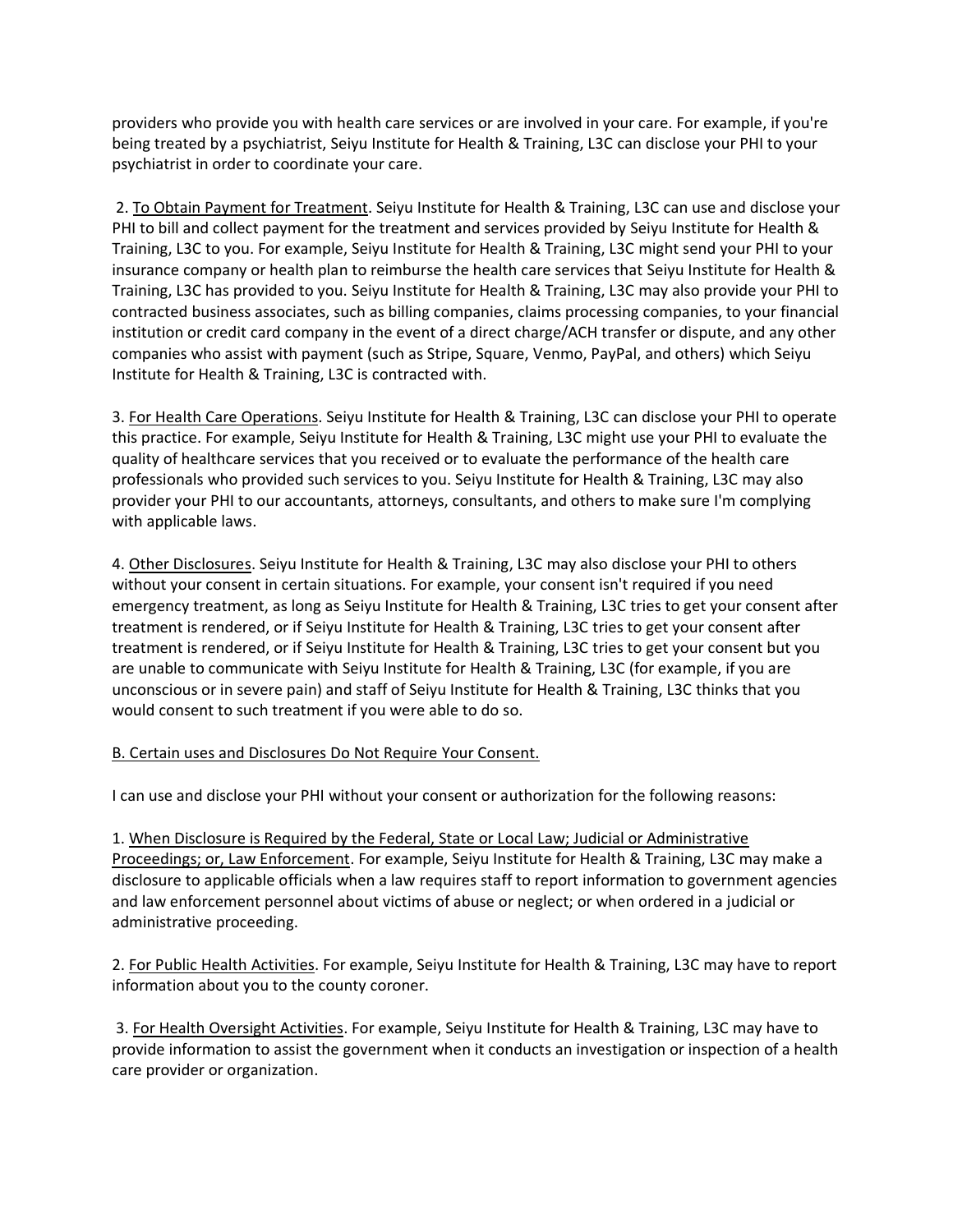4. To Avoid Harm. In order to avoid a serious threat to the health or safety of a person to the public, Seiyu Institute for Health & Training, L3C may provide PHI to law enforcement personnel or persons able to prevent or lessen such harm.

5. For specific government functions. Seiyu Institute for Health & Training, L3C may disclose PHI of military personnel and veterans in certain situations. And Seiyu Institute for Health & Training, L3C may disclose PHI for national security purposes, such as protecting the President of the United States or conducting intelligence operations.

6. For workers' compensation purposes. Seiyu Institute for Health & Training, L3C may provide PHI in order to comply with workers' compensation laws.

7. Appointment Reminders. Seiyu Institute for Health & Training, L3C may use PHI to provide appointment reminders.

C. Certain Uses and Disclosures Require You to Have the Opportunity to Object. Disclosures to family, friends, or others. Seiyu Institute for Health & Training, L3C may provide your PHI to a family member, friend, or other person that you indicate is involved in your care or the payment for your health care, unless you object in whole or in part. The opportunity to consent may be obtained retroactively in emergency situations.

D. Other Uses and Disclosures Require Your Prior Written Authorization. In any other situation not described in sections III A, B, and C above, Seiyu Institute for Health & Training, L3C will ask for your written authorization before using or disclosing any of your PHI. If you choose to sign an authorization to disclose your PHI, you can later revoke such authorization in writing to stop any future uses and disclosures (to the extent that Seiyu Institute for Health & Training, L3C haven't taken any action in reliance on such authorization) of your PHI.

IV. Your Rights Regarding Your PHI

You have the following rights with respect to your PHI. To exercise any of these rights, please submit your request in writing to me, the Privacy Officer, at: Anthony Parmenter, MA - SeiyuIHT@protonmail.com.

## A. Right of Access to Inspect and Copy.

You have the right, which may be restricted only in exceptional circumstances, to inspect and copy PHI that is maintained in a "designated record set". A designated record set contains mental health/medical and billing records and any other records that are used to make decisions about your care. Your right to inspect and copy PHI will be restricted only in those situations where there is compelling evidence that access would cause serious harm to you or if the information is contained in separately maintained psychotherapy notes. I may charge a reasonable, cost-based fee for copies. If your records are maintained electronically, you may also request an electronic copy of your PHI. You may also request that a copy of your PHI be provided to another person.

B. Right to Amend.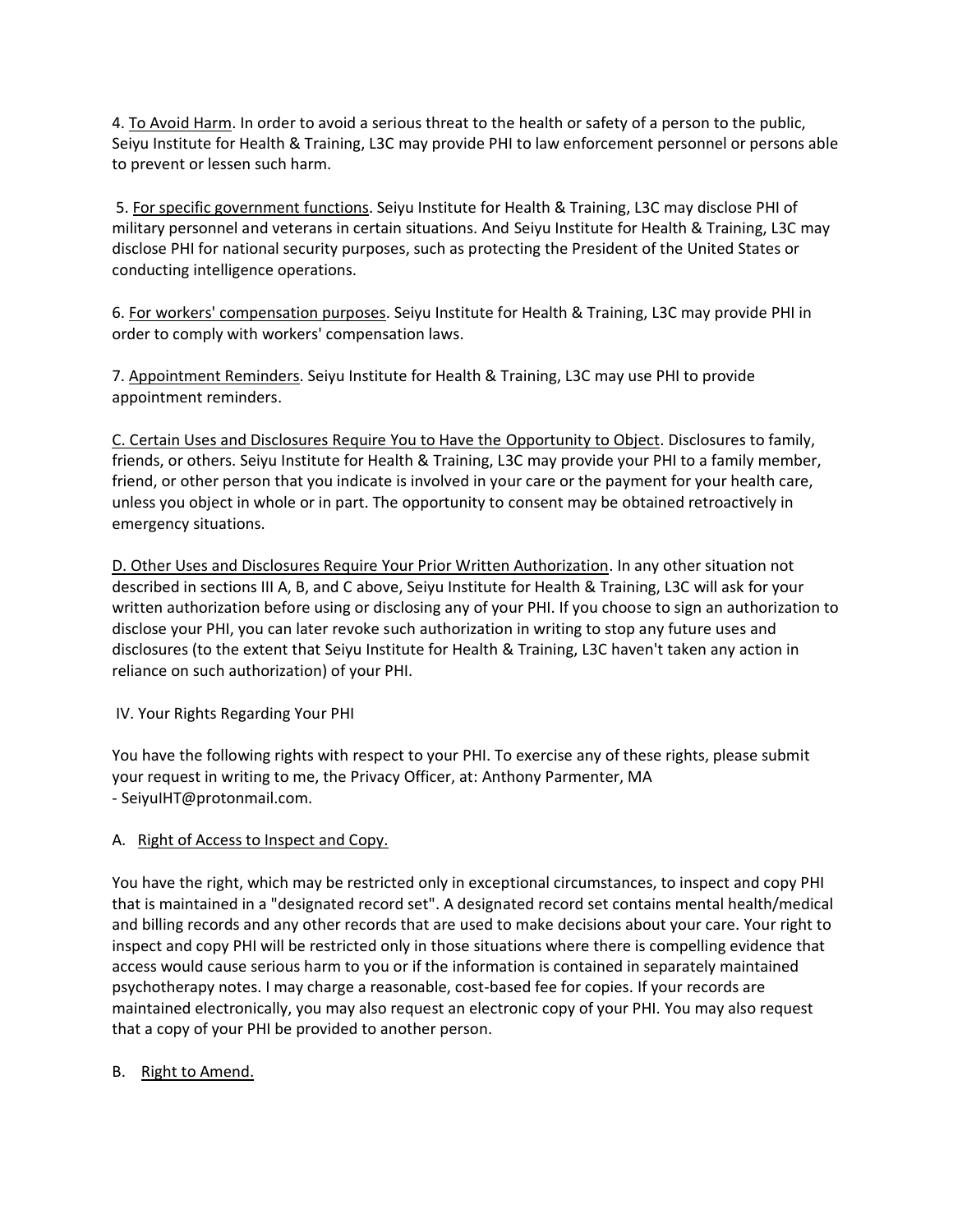If you feel that the PHI Seiyu Institute for Health & Training, L3C has about you is incorrect or incomplete, you may ask us to amend the information although Seiyu Institute for Health & Training, L3C is not required to agree to the amendment. If Seiyu Institute for Health & Training, L3C denies your request for amendment, you have the right to file a statement of disagreement with me. Seiyu Institute for Health & Training, L3C may prepare a rebuttal to your statement and will provide you with a copy. Please contact the Privacy Officer if you have any questions.

# C. Right to an Accounting of Disclosures.

You have the right to request an accounting of certain of the disclosures that Seiyu Institute for Health & Training, L3C makes of your PHI. Seiyu Institute for Health & Training, L3C may charge you a reasonable fee for this.

# D. Right to Request Restrictions.

You have the right to request a restriction or limitation on the use or disclosure of your PHI for treatment, payment, or health care operations. Seiyu Institute for Health & Training, L3C is not required to agree to your request unless the request is to restrict disclosure of PHI to a health plan for purposes of carrying out payment or health care operations, and the PHI pertains to a healthcare item or service that you paid for out of pocket. In that case, Seiyu Institute for Health & Training, L3C is required to honor your request for a restriction.

# E. Right to Request Confidential Communication.

You have the right to request that Seiyu Institute for Health & Training, L3C communicate with you about health matters in a certain way or at a certain location. Seiyu Institute for Health & Training, L3C will accommodate reasonable requests. Seiyu Institute for Health & Training, L3C may require information regarding how payment will be handled or specification of an alternative address or other method of contact as a condition for accommodating your request. Seiyu Institute for Health & Training, L3C will not ask you for an explanation of why you are making the request.

## F. Breach Notification.

If there is a breach of unsecured PHI concerning you, Seiyu Institute for Health & Training, L3C may be required to notify you of this breach, including what happened and what you can do to protect yourself.

## G. Right to a Copy of this Notice.

You have the right to a copy of this notice. If this notice was initially provided to you electronically, you have the right to obtain a paper copy and to take one home with you if you wish.

# V. Complaints.

If you believe your privacy rights with respect to confidential information in your health records have been violated and you wish to file a complaint with me, you may send your written complaint to: Anthony Parmenter, MA - SeiyuIHT@protonmail.com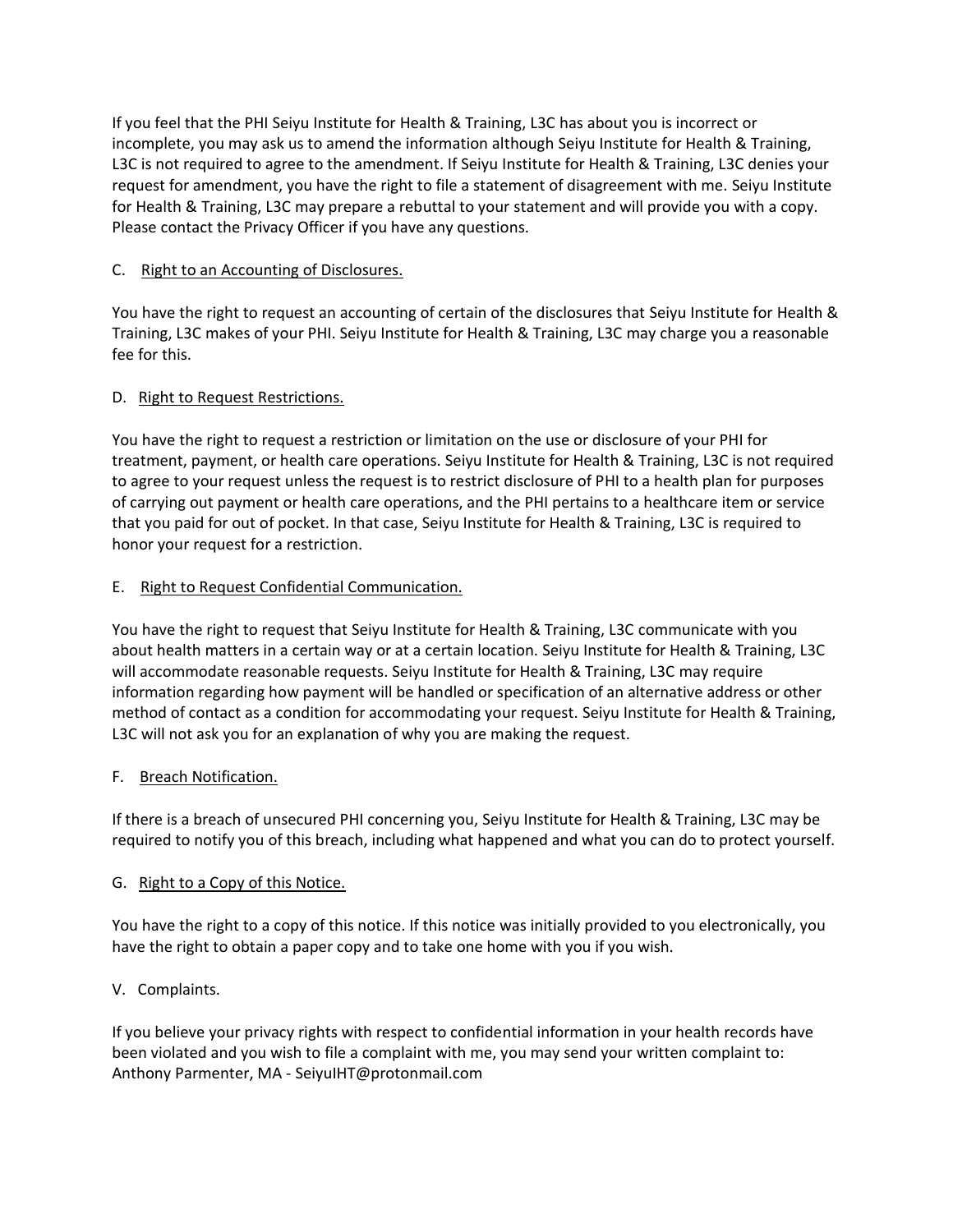## Client Information and Informed Consent for in person & Telehealth Treatment

COUNSELING, PSYCHOTHERAPY (to include EMDR THERAPY), in person, in nature and via telehealth, are confidential processes designed to help you address your concerns, come to a greater understanding of yourself, and develop tools for working through unresolved trauma and other problems. It involves a relationship between you and your therapist who has the desire and willingness to help you accomplish your individual goals. The processes involve sharing sensitive, personal, and private information that may at times be distressing.

During counseling or EMDR Therapy, there may be brief periods of confusion or increased emotional distress as we work through difficult issues. The outcome of these services is often very positive; however, the level of satisfaction for any individual is not predictable. Trained staff of Seiyu Institute for Health & Training, L3C are available to support you throughout your process.

#### CONFIDENTIALITY:

Federal and State laws mandate that all interactions with this Counselor remain confidential. This includes scheduling of or attendance at appointments, content of your sessions, progress in counseling, and your maintaining records. You may request in writing, via a Consent to Release Information, that staff of Seiyu Institute for Health & Training, L3C release specific information about your counseling to persons you designate.

#### EXCEPTIONS TO CONFIDENTIALITY:

- If there is evidence of clear and imminent danger of harm to self and/or others, a therapist is legally required to report this information to the authorities responsible for ensuring safety.

- State laws require that all Counselors who learn of (or strongly suspect) physical or sexual abuse or neglect of any person under 18 years of age, any person with a disability, or any elderly person to report this information to the proper authorities.

- A court order, issued by a judge, may require a member of Seiyu Institute for Health & Training, L3C to release information contained in records and/or require him to testify in a court hearing.

## Payment & scheduling policies

Payment transactions are expected up front and must take place no later than one week prior to a session via the payment portal or other instructions available at www.seiyuinstitute.com. For private pay, psychotherapy intensives are to be paid no later than two weeks prior to the appointment. The reason for this is due to having a waitlist, and so that there is sufficient planning time for waitlisted clients who may be able to take an open appointment slot, should a scheduled person cancel or not confirm their appointment by paying in advance.

Missed appointments will be charged the full fee for service rate for the time scheduled. Frequent cancelations or two missed appointments may result in termination of services, and referral to a local counseling or mental health agency with enough staff to accommodate frequent cancelations. Seiyu Institute for Health & Training, L3C appreciates prompt arrival for appointments. Please notify Seiyu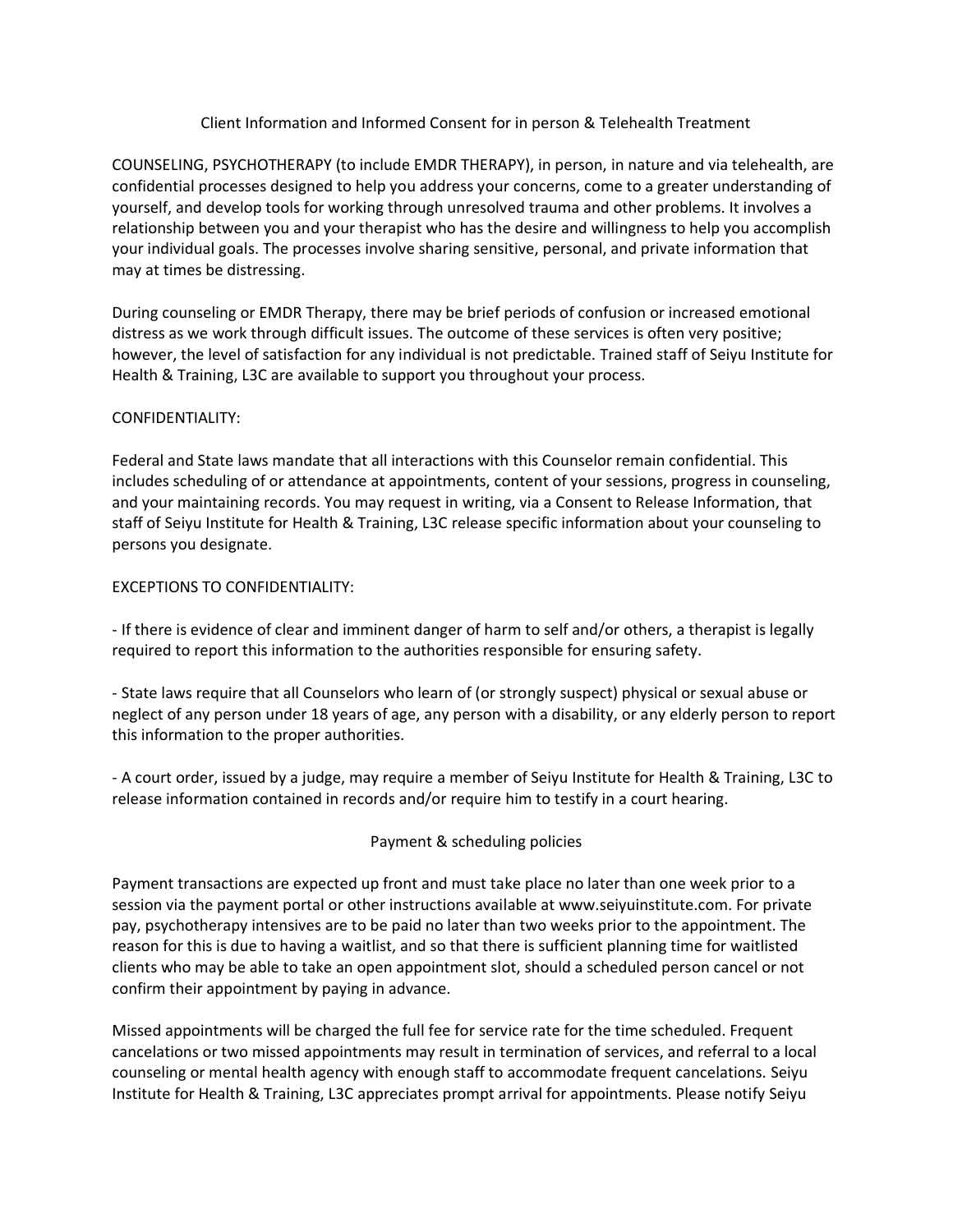Institute for Health & Training, L3C via email to SeiyuIHT@protonmail.com if need to cancel or reschedule at least two business days in advance. Non-attendance for insurance users (non-Medicaid) and clients with third party payors (such as Modern Health, Employee Assistance Programs, etc), without communication by ten minutes past the scheduled time will be considered as a no-show and will be charged the applicable fee for service rate. Below this paragraph is a list of the current fee for service rates and the appropriate CPT codes for insurance billing purposes. Exceptions to this policy are personal hospitalization, death of an immediate family member, or natural disaster. Late cancelation/missed appointment fees will be billed directly to the client through an approved credit or debit card. By signing this agreement and entering your credit card information into the confidential payment portal on this website (and their associated credit card processing companies), you are allowing Seiyu Institute for Health & Training, L3C to charge directly for all copays, fee-for-service, or missed appointment charges. Refunds for services paid, including no show or late cancelation fees, are not available. In the event of a disputed charge, you are providing consent for a representative of Seiyu Institute for Health & Training to communicate with your financial institution and credit card company, and to provide any proof that that they require to settle the dispute. Furthermore, you are providing consent for Seiyu Institute for Health & Training, L3C to share your information with debt collection agencies in the event of non-payment. If Seiyu Institute for Health & Training, L3C utilizes a debt collection agency in effort to recover payments, you are consenting to responsibility for any additional fees from the debt collection agency, legal agency, or any other fees for services involved in recovering the past due amount (such amounts will be remitted directly to Seiyu Institute for Health & Training, L3C).

| 90791  | <b>Initial Diagnostic Evaluation</b>                                                                        | \$336 |
|--------|-------------------------------------------------------------------------------------------------------------|-------|
| 90832  | Psychotherapy, 16-37 minutes                                                                                | \$168 |
| 90834  | Psychotherapy, 38-52 minutes                                                                                | \$336 |
| 90837  | Psychotherapy, 53-89 minutes                                                                                | \$336 |
| 90839  | Psychotherapy for a Crisis (30-74 minutes)                                                                  | \$336 |
| +90840 | Psychotherapy for a Crisis<br>(add-on code for each additional 30 mins)                                     | \$168 |
| +99354 | Psychotherapy or Evaluation session,<br>extended (add-on code for 30-74 minutes<br>beyond 90837)            | \$392 |
| +99355 | Psychotherapy or Evaluation session,<br>extended (add on code for each 30-minute<br>increment beyond 99354) | \$196 |
| +90785 | <b>Interactive Complexity</b>                                                                               | \$28  |

Rates for all services are listed as follows: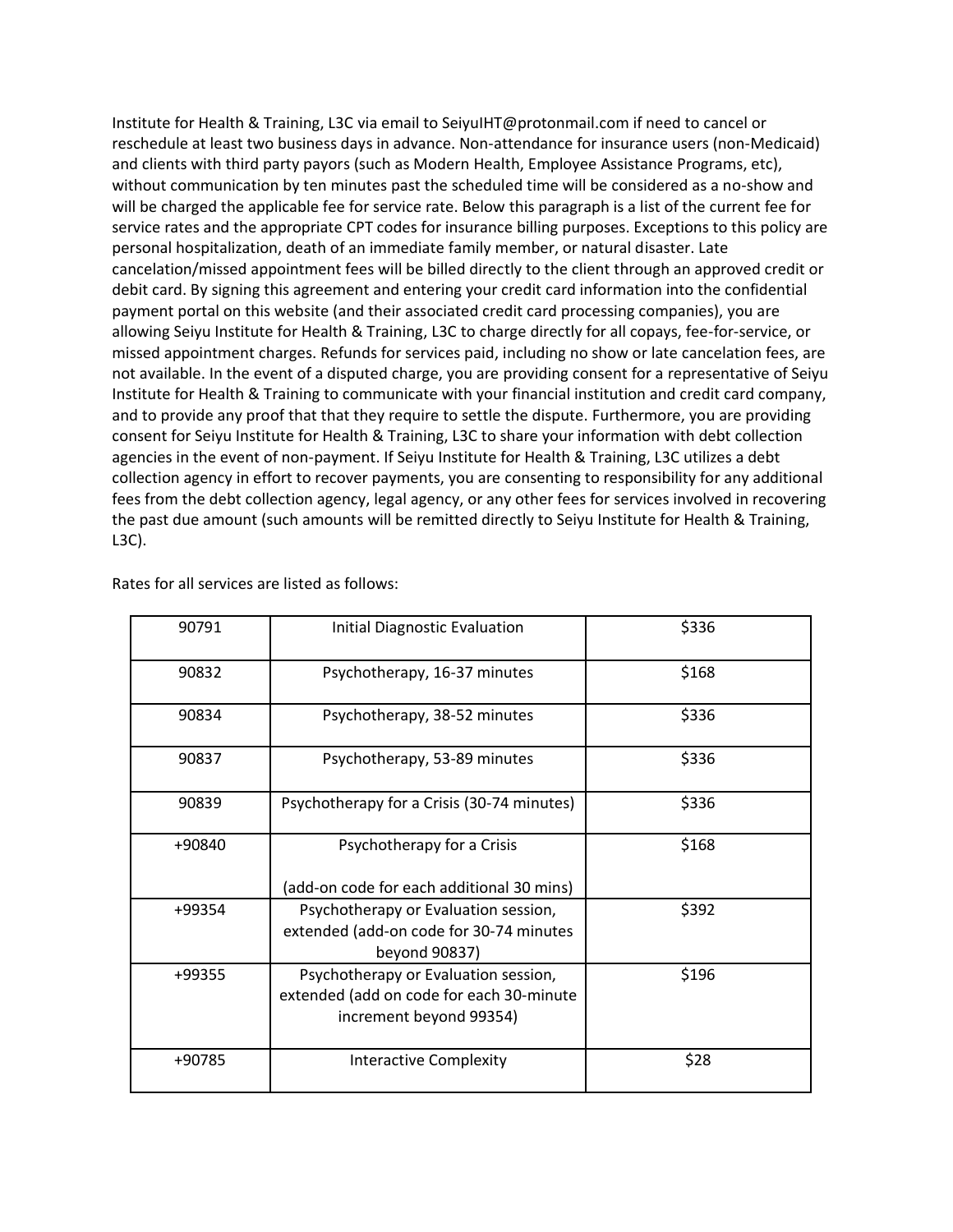| 90837, +99354,<br>+99355, +99355,<br>+99355, +90785                                                  | Half-day Psychotherapy intensive                                                                                                                                                                                         | \$1,316                                                                                                                            |
|------------------------------------------------------------------------------------------------------|--------------------------------------------------------------------------------------------------------------------------------------------------------------------------------------------------------------------------|------------------------------------------------------------------------------------------------------------------------------------|
| 90837, +99354,<br>+99355, +99355,<br>+99355, +99355,<br>+99355, +99355,<br>+99355, +99355,<br>+90785 | Full-day psychotherapy intensive                                                                                                                                                                                         | \$2,296                                                                                                                            |
| 90971                                                                                                | <b>Biofeedback</b>                                                                                                                                                                                                       | \$168                                                                                                                              |
| 99423                                                                                                | Telephonic Evaluation & Management, 21 or<br>more minutes per week                                                                                                                                                       | \$168                                                                                                                              |
| 98968                                                                                                | Telephone Assessment & Management, 21<br>or more minutes per week                                                                                                                                                        | \$168                                                                                                                              |
| 98970-98972                                                                                          | Online Digital Evaluation & Management, 21<br>or more minutes per week (Responding to<br>Email & Text Messages)                                                                                                          | \$168                                                                                                                              |
| <b>Cancelation Fees</b>                                                                              | Payments for Psychotherapy intensives are<br>due two weeks prior to the scheduled<br>appointment.<br>Payments for hourly appointments, and<br>other work, are required two business days<br>prior to the scheduled date. | Psychotherapy Intensive:<br>\$1,316 or \$2,296 (half-day vs<br>full-day)<br><b>Initial Diagnostic</b><br>Eval/Psychotherapy: \$336 |
| Production of<br>Records                                                                             | Flat rate for when any treatment records are<br>requested.                                                                                                                                                               | \$1,342                                                                                                                            |
| Legal Fees                                                                                           | Hourly rate for all work related to court or<br>legal proceedings.                                                                                                                                                       | \$671                                                                                                                              |

Any services not noted on this document are charged per rates indicated on the website at the time of service or as documented over email.

Sliding scale rates are available for clinical services and are determined by income according to the following scale. Clients interested in a sliding scale rate must first provide proof of income. Late cancelations or missed appointments are charged at the full Fee For Service (FFS) rate despite sliding scale status.

Private Pay Sliding Scale Determination Chart:

| Percentage of US FPL | Percentage of FFS rate |
|----------------------|------------------------|
|                      |                        |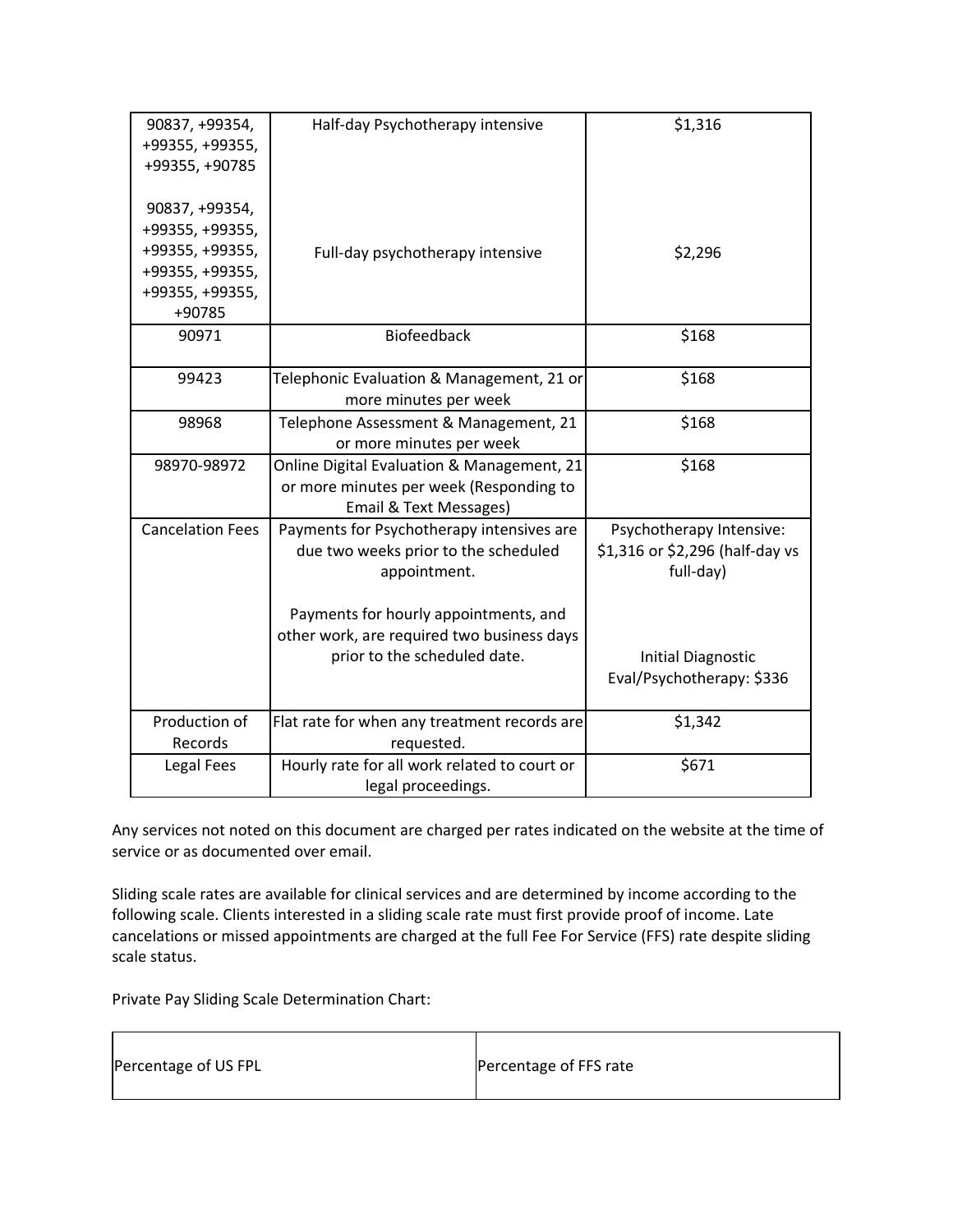| 400% PFL     | 100% of full FFS rate |
|--------------|-----------------------|
| 300-399% FPL | 85% of full FFS rate  |
| 200-299% FPL | 75% of full FFS rate  |
| 100-199% FPL | 65% of full FFS rate  |
| < 100% FPL   | 50% of full FFS rate  |

By signing at the end of this document, you acknowledge that we have discussed payment and agree to pay the US Dollar amount of the services listed above, unless otherwise negotiated by an in-network health insurance plan or another third-party payor with Seiyu Institute for Health & Training, L3C. You maintain responsibility for any cost not covered by your payor. For out of network billing, reimbursement for out-of-pocket charges is never guaranteed. Additional American Medical Society CPT codes are available upon request, and all additional services which do not have a set rate are billed according to the end of the hour at \$336/hour. Paid services, once paid for, are considered final and refunds are not available.

Telehealth services involve the use of electronic communications to enable clinicians to provide services to individuals who are located at a different site than the provider and may otherwise not have adequate access to care. Seiyu Institute for Health & Training, L3C uses videoconferencing telehealth for individual appointments unless a different plan is decided in advance.

# POINTS FOR UNDERSTANDING (as stated by the signing client)

- I understand that I should be located in a private place during my session and that my technology should be as up-to-date as possible.

- I understand that telehealth services are completely voluntary and that I can choose not to participate or not to answer questions at any time.

- I understand that none of the telehealth session will be recorded or photographed without my written permission.

- I understand that the state and federal laws that protect privacy and the confidentiality of client information also apply to telehealth, as do the limitations to that confidentiality. I also understand that no information obtained in the use of telehealth that identifies me will be disclosed to other entities without my consent.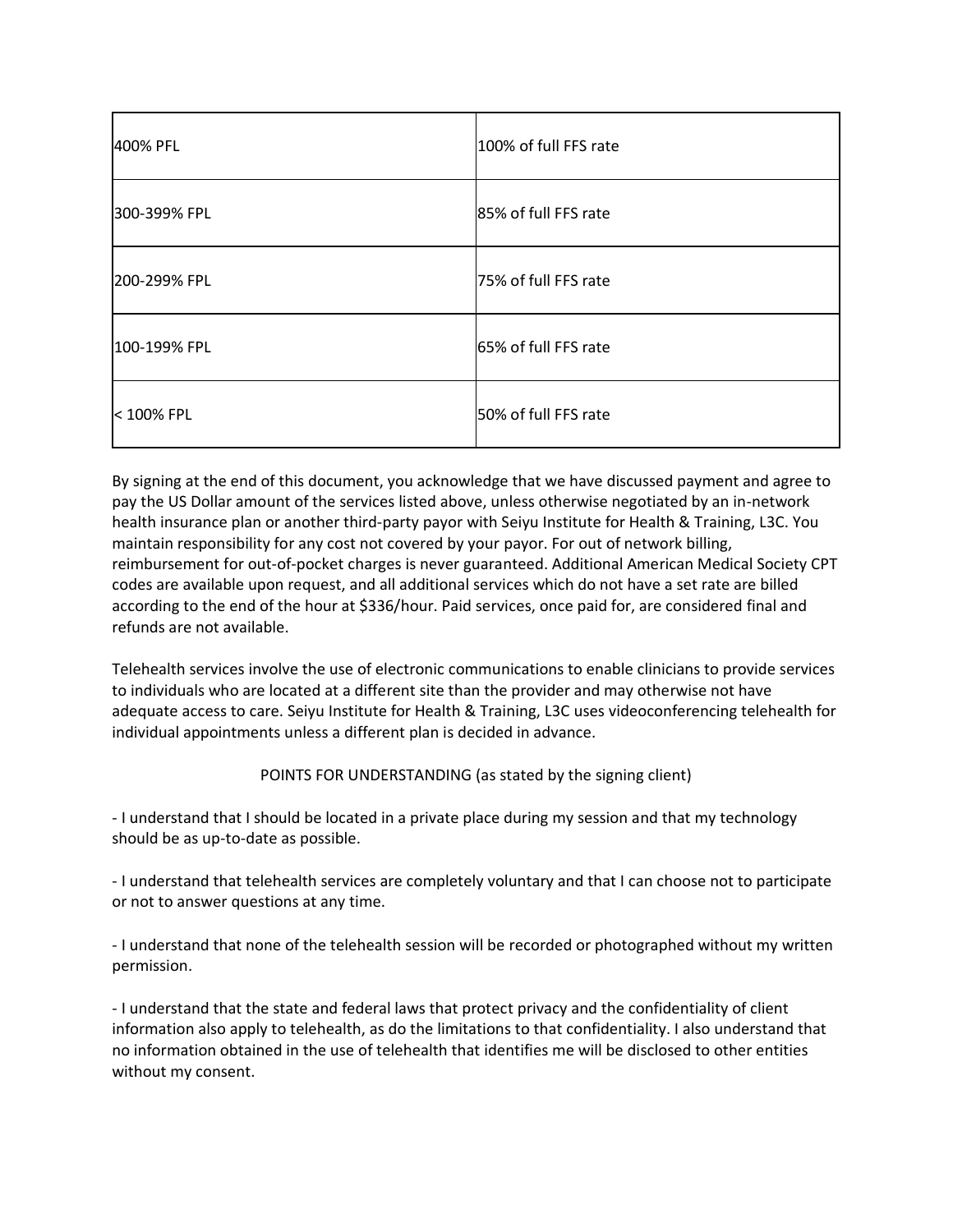- I understand that telehealth is performed over a secure communication system that is almost impossible for anyone else to access, but because there is still a possibility of a breach, I accept the very rare risk that this could affect confidentiality.

- I understand that there is a risk that transmitted information may be lost due to technical failures.

- Seiyu Institute for Health & Training, L3C has explained to me how video conferencing technology will be used. I understand that any telehealth sessions will not be the same as an in-person session due to the fact that I will not be in the same room as my clinician

- I understand there are potential risks to this technology to include interruptions, unauthorized access, and technical difficulties. I understand that I or my clinician may discontinue the telehealth sessions at any time if it is felt that the videoconferencing connections are not adequate for the situation.

- I understand that if there is an emergency during a telehealth session, my clinician will call emergency services and/or my emergency contact(s). He will not be able to attend to any crises in person.

- I understand that if the video conferencing connection drops while I am in a session, I will have an additional phone line available to contact my clinician, or I will make additional plans with my clinician ahead of time for re-contact

- I understand that I am required to provide a safety plan to my clinician in case of an emergency.

- I understand that telehealth-based services may not be appropriate for everyone seeking services. I also understand that I or my clinician may determine that telehealth is not an appropriate intervention at any time, and if appropriate or possible, I will be referred to a practitioner who can provide necessary services in my area.

I have read and discussed the above information with Seiyu Institute for Health & Training, L3C. I understand the risks and benefits of Counseling and EMDR therapy, in person and online, the nature and limits of confidentiality, and what is expected of me as a client.

LIABILITY WAIVER AND AGREEMENT (as stated by the signing client)

I understand that the counseling, therapy, telehealth, online counseling, and other activities ("Activities") offered by Seiyu Institute for Health & Training, L3C are designed to assist me in improving my mental health and creating positive emotional and psychological traits.

As is the case with any counseling or therapy activities, such as EMDR, there may be a risk of emotional, psychological, and potentially physical harm that could come from the counseling and therapy process. I acknowledge these risks. I acknowledge that I am participating in these Activities at my own risk.

I understand that the Activities may occur online via the internet, and that I may attend sessions with a member of Seiyu Institute for Health & Training, L3C from my home, work, public space, or even outdoors. I hereby represent that at all times I will obey any local rules or ordinances when attending these sessions.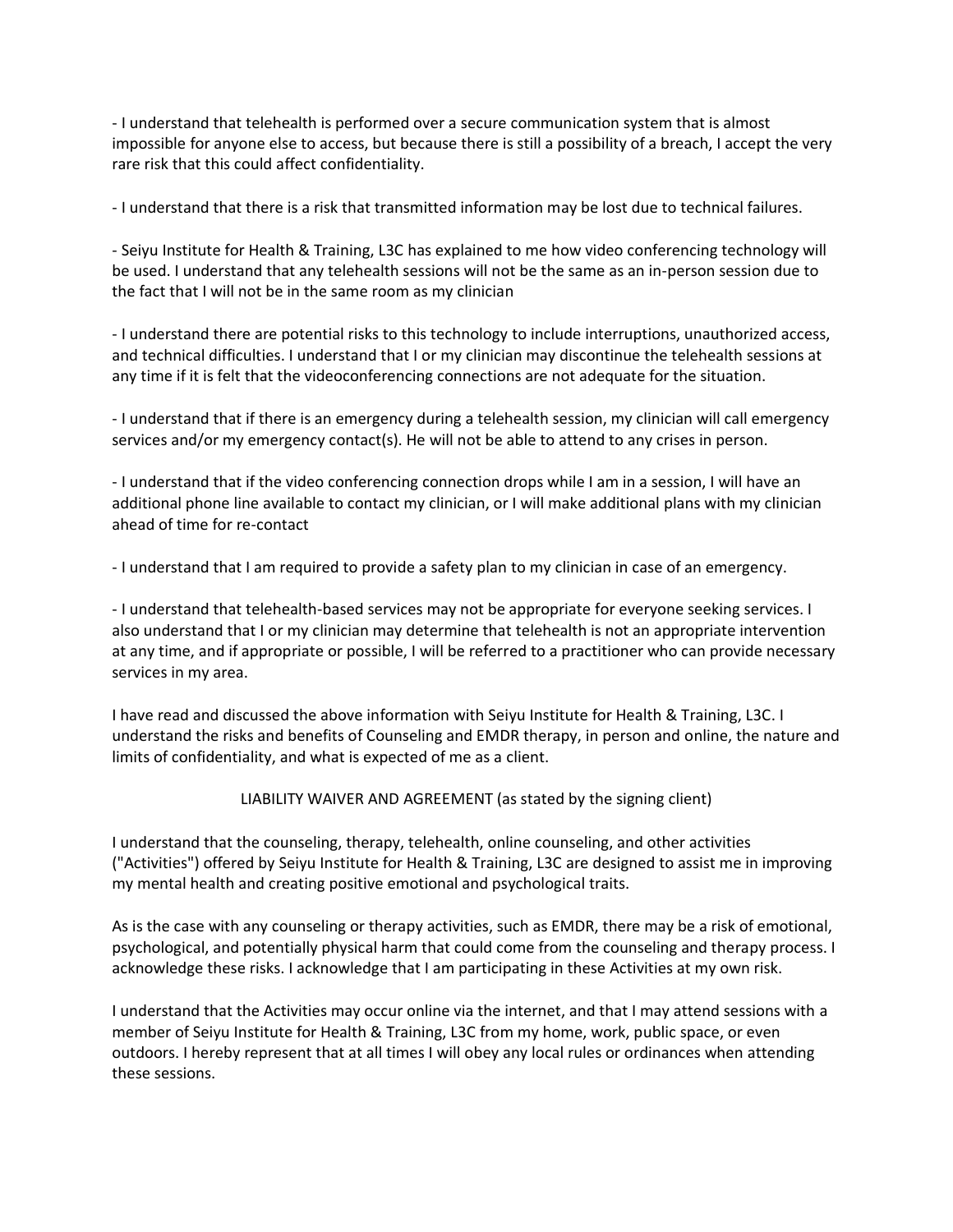I hereby take action for myself, my executors, administrators, heirs, next of kin, successors and assigns as follows: I (a) irrevocably WAIVE, RELEASE AND DISCHARGE FROM ANY AND ALL LIABILITY for my death, disability, personal injury, property damage, property theft or actions of any kind, Seiyu Institute for Health & Training, L3C, who is hosting the Activities, and each of its directors, officers, employees, volunteers, representatives, and agents ("Released Parties") even in the case of carelessness, negligence, or gross negligence; and (b) INDEMNIFY, HOLD HARMLESS AND AGREE NOT TO SUE the Released Parties as to any and all claims, demands, legal actions, disputes, or rights of action in law or in equity ("Claims").

I am aware and acknowledge there is no obligation for the Released Parties to provide medical care or treatment. I hereby represent that I will notify Seiyu Institute for Health & Training, L3C's representatives of any physical pain or major discomfort felt during the Activities. If medical care or treatment is rendered to me, I consent to that care if I am unable to give my consent for any reason at the time the care or treatment is administered.

The Liability Waiver and Agreement shall be construed broadly to provide a release and waiver to the maximum extent permissible under applicable law. If any provision of this document shall be deemed unlawful, void, or unenforceable, then the provision shall be severable from the reaming provisions, which will be accorded their full weight and enforceability.

I further understand that if any product or item is rented to me as part of the participation in the Activities, I will return the same in good working order. All payments are non-refundable or transferable for any reason, including, but not limited to vacation, illness, injury, or weather. The scheduling and content of the Activities may be cancelled or changed by Seiyu Institute for Health & Training, L3C without prior notice. I am responsible for possessing the proper technological and communication equipment to conduct the Activities (where applicable).

I hereby certify that I have read this document; and I understand its content.

I am aware that this is a release of liability as well as a contract and I sign it of my own free will.

## COMMUNICATION POLICY

## Contacting Staff:

Your confidentiality is very important in the work we do. Many modern methods of communication have poor privacy safeguards, and Seiyu Institute for Health & Training, L3C strives to balance your confidentiality with our need to contact each other as easily and comfortably as possible.

If you need to contact Seiyu Institute for Health & Training, L3C for any reason, the preferred method is by email at SeiyuIHT@protonmail.com. Email is not 100% secure means of contact, so do not send any personally identifying information other than your name. Regular email is neither secure nor reliably confidential, so please do not include confidential or personally identifying information in your communication to me**.** Due to their poor security, please refrain from making contact using social media messaging systems such as Facebook, Instagram or Twitter.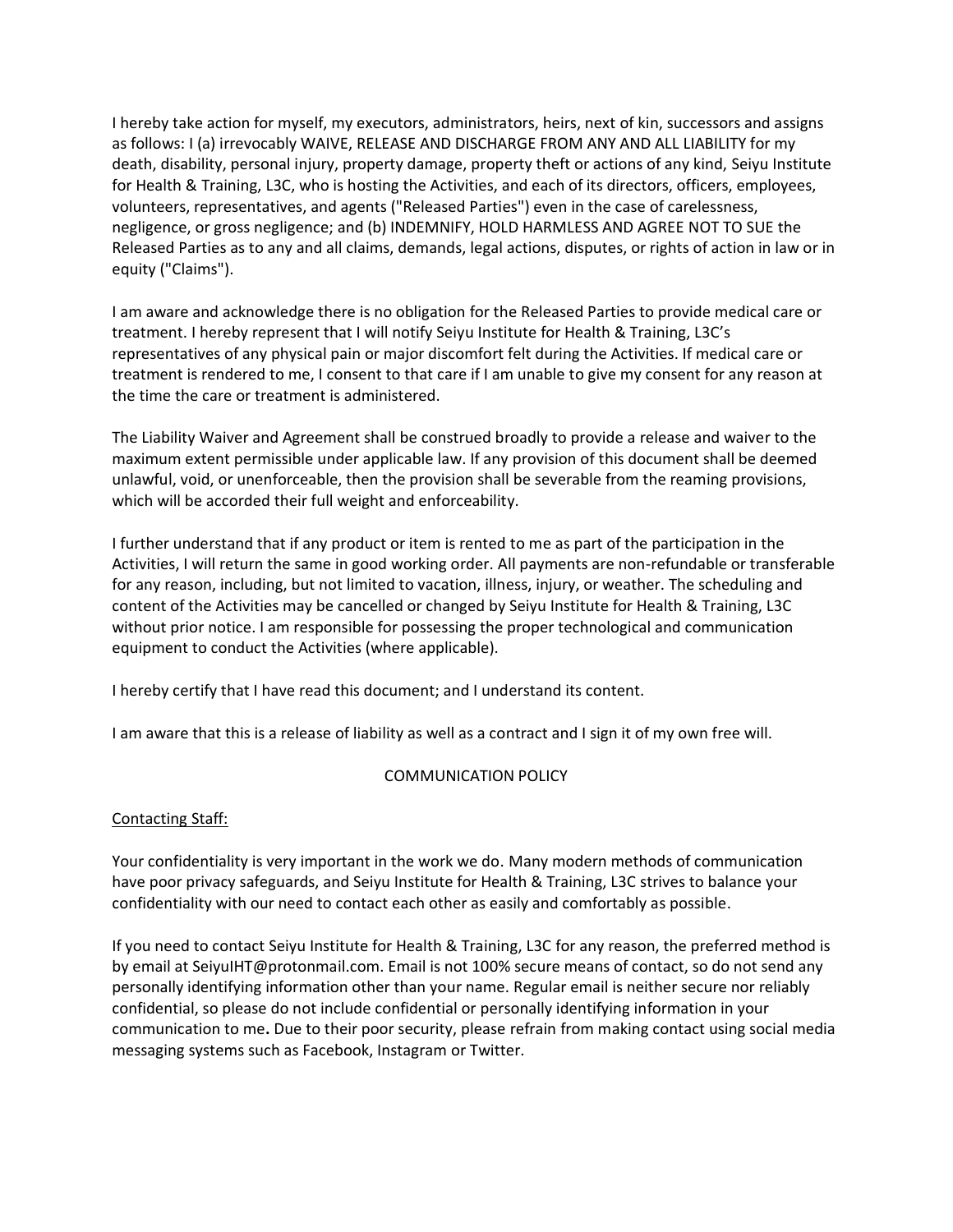It is important that we be able to communicate and also keep the confidential space that is vital to therapy. Please speak with Seiyu Institute for Health & Training, L3C about any concerns you have regarding preferred communication methods.

#### Response Time:

While it is Seiyu Institute for Health & Training, L3C's intention to reply to communications from Clients immediately, due to the nature and volume of this practice, an immediate response is not always possible. For voicemails and other messages, staff of Seiyu Institute for Health & Training, L3C will do their best to respond to you within one business day (weekends are not included in this timeframe.) If s Seiyu Institute for Health & Training, L3C can anticipate that someone will be unable to reply to your messages for an extended period, staff will take reasonable steps to inform you beforehand.

#### Emergency Contact:

If you are ever experiencing an emergency in the United States, including a mental health crisis, please call 1-800-273-TALK, Text HOME to 741741, or visit your local emergency room. If you are in another country or territory, please view the list of international crisis lines here: https://en.wikipedia.org/wiki/List of suicide crisis lines

#### Disclosure Regarding Third-Party Access to Communications:

Please know that when we use electronic communications methods, such as email, texting, online video, and others, there are various technicians and administrators who maintain these services and may have certain access to the content of those communications.

Of special consideration are work and school email addresses. If you use your work or school email to communicate with me, your employer or school officials may have access our email communications. There may be similar issues involved in email accounts associated with other organizations that you are affiliated with.

Additionally, people with access to your computer, mobile phone, and/or other devices may also have access to your email and/or text messages. This includes messages sent to Seiyu Institute for Health & Training, L3C's phone number. Please take a moment to contemplate the risks involved if any of these persons were to access the messages we exchange with each other.

If you have any questions regarding these communications policies, please don't hesitate to contact a member of Seiyu Institute for Health & Training, L3C directly at SeiyuIHT@protonmail.com

## PROFESSIONAL DISCLOSURE

*This section of the document is to help clarify important aspects of your treatment and to represent an agreement between us. Your signature at the end of this document indicates your agreement with these policies.* 

Qualifications and Experience – Anthony Parmenter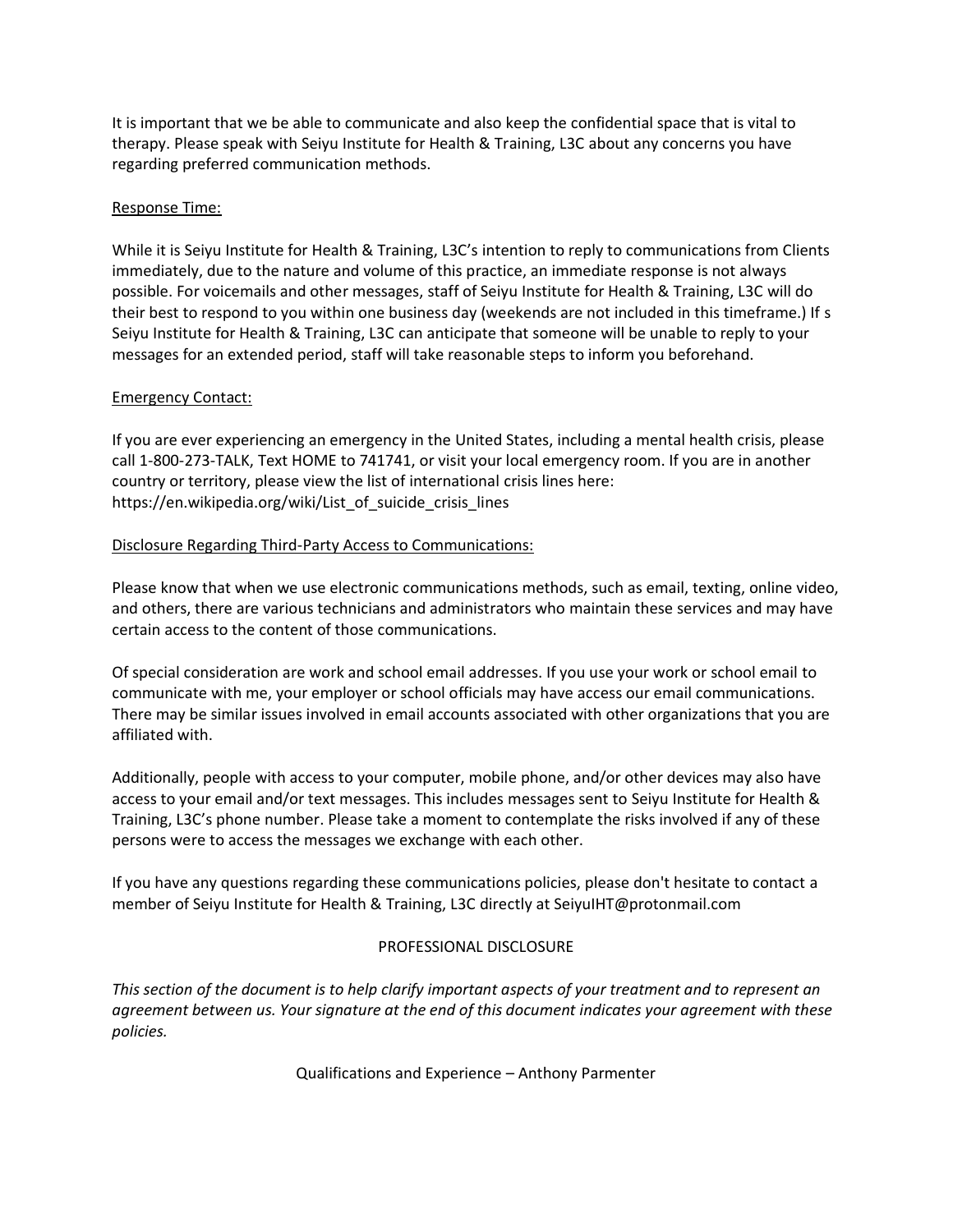- Licensed by the state of Vermont: LCMHC #068.0106606; LADC #151.0126350
- Licensed by the state of New York: LMHC #011191
- Licensed by the state of Iowa: LMHC #114192
- Licensed by the state of New Hampshire: LCMHC and MLADC (under Emergency order 15) #EL01265
- Licensed by the California Consortium of Addiction Programs and Professionals: LAADC #RALR1130621
- Certified by the Massachusetts Board of Substance Abuse Counselor Certification: CADC-II #1834AL
- Certified by the International Certification & Reciprocity Consortium: ICAADC
- Certified by EMDR International Association: EMDR Certified Therapist; EMDRIA Consultant-in-**Training**
- Trauma-Sensitive HeartMath Certified Professional, The HeartMath Institute
- Certified by Life Coach Training Institute: Certified Life Coach

Formal Education & Relevant Professional Training – Anthony Parmenter

- Professional Certificate, Certificate in Critical Incident Stress Management (CCISM), University of Maryland Baltimore County
- Master of Arts, Clinical Mental Health Counseling (CACREP-accredited) w/ concentration in Substance Abuse & Addictions Counseling, Antioch University New England
- Bachelor of Arts, Behavioral Science, Bellevue University
- Associate of Applied Science, Information Management, Community College of the Air Force
- EMDR Basic Training (EMDRIA approved), completed in full and in person by Laurel Parnell, PhD of the Parnell Institute for EMDR
- EMDR Flash Technique (EMDRIA approved CE), completed in full via Phil Manfield, PhD
- Internal Family Systems-informed-EMDR (EMDRIA-approved CE), completed in full via Bruce Hersey, LCSW
- EMDR & Ego States models (EMDRIA-approved CE), completed in full with Robin Shapiro, LICSW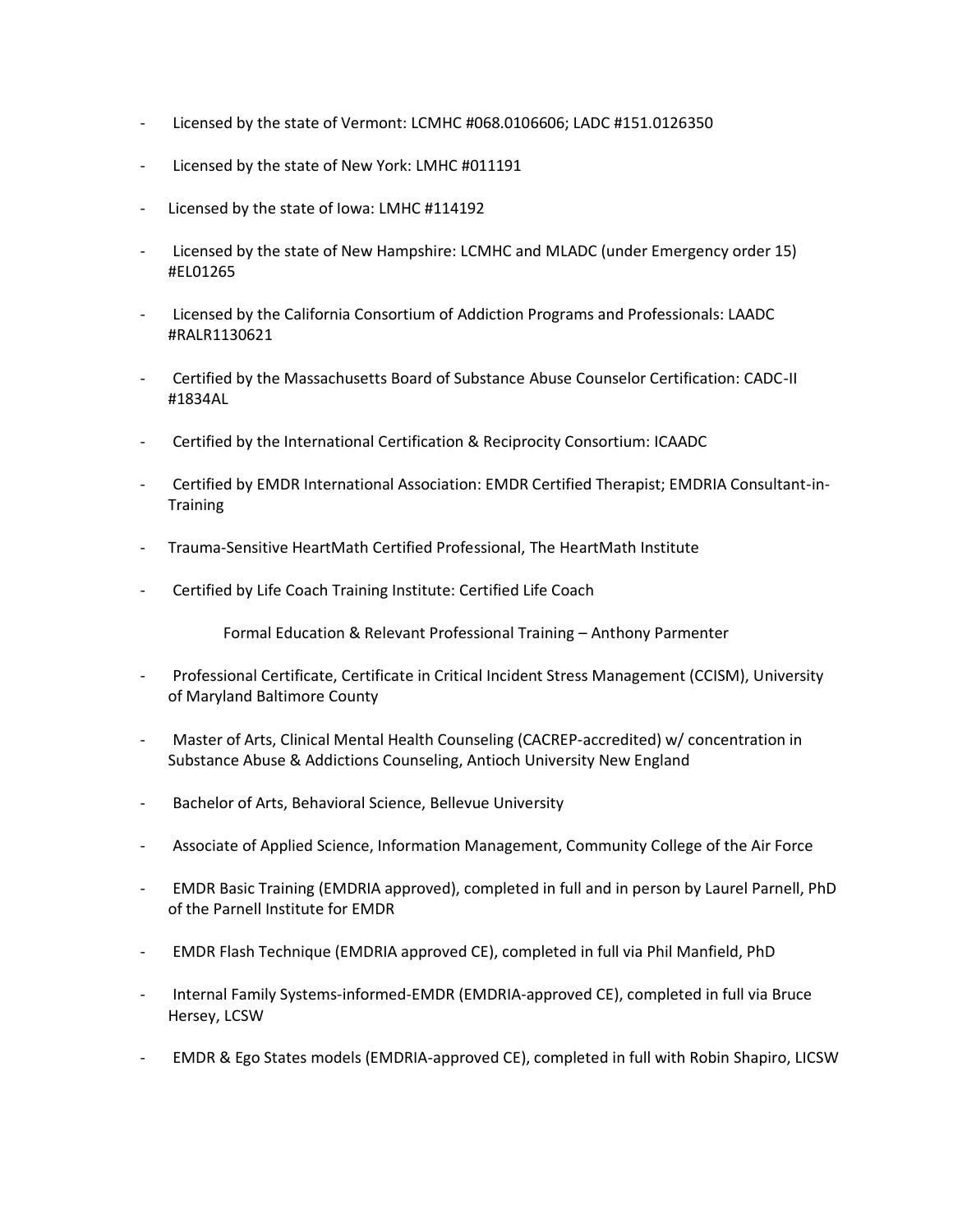- Ongoing EMDR Consultation provided by - Aaron Koba, LMFT (licensed by the US state of California) & Kit Dowling, LCPC (licensed by the state of Maine)

Experience in the practice of Psychotherapy & Coaching – Anthony Parmenter

- I began my counseling career as a trained Phone Counselor for Tokyo English Lifeline in Tokyo, Japan from 2008 - 2009.
- I completed a counseling practicum and internship in the fall 2010 and Spring of 2011 under the daily supervision of Penelope Simpson, LCMHC as a counselor in the Health Services office at the Putney School in Putney, VT.
- A second clinical internship was completed form the fall of 2011 until the spring of 2012 as a counselor trainee for Total Health Services at Marlboro College, Marlboro VT.
- From 2009 until 2012, I was employed as a bachelor-level Mental Health Worker at the Brattleboro Retreat serving on the Pediatric Inpatient Unit and Uniformed Services Program (PHP, IOP, semi-residential).
- From 2012 until 2013 I was employed as a Family Support Clinician by Clinical & Support Options in Massachusetts, providing in-home therapy to families and children on Medicaid.
- From 2013 until 2014 I was employed as a mental health clinician in Adult Mental Health & Addictions Services by Health Care & Rehabilitation Services in Vermont.
- From 2014 until 2016 I was employed as the only full-time mental health clinician in the Brattleboro Retreat's Uniformed Services Program.
- From 2016 until 2019 I was employed per-diem at the Brattleboro Retreat, as a Social Worker/Therapist for inpatient and outpatient hospital programs.
- From 2016 until 2021, I serve as an employee for the State of Vermont in their Employee Assistance Program which is referred to as "Invest EAP".
- I have been operating Seiyu Institute of Health & Training, L3C as a psychotherapist and consultant since Spring 2020.
- Since April 2021, I have been associated with VR EVAL, a health care technology startup company.
- Since August 2021, I am contracted by the Vermont Association of Business, Industry, & Rehabilitation (VABIR) on a 1099 to assist in facilitating the clinical aspects of the SECURE Peer Support program. This is not a clinical role.
- Since February 2022, I am contracted by the State of Vermont on a 1099 to provide short term counseling services and management consultation through Invest EAP.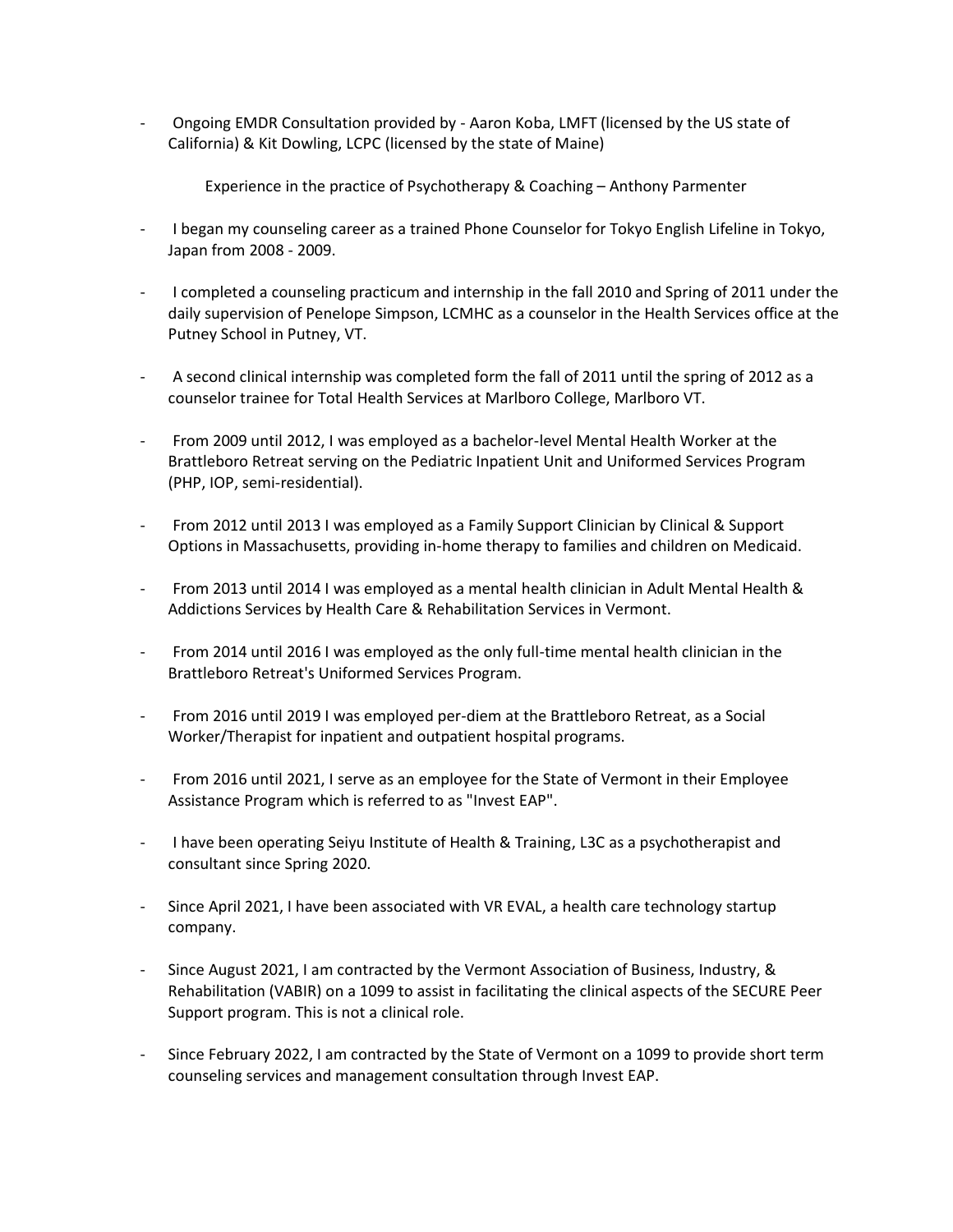In addition to counseling, I am employed as an adjunct professor at Bellevue University in Nebraska. I have held academic roles for other universities to include within the Purdue University system, Union Institute & University, and Grand Canyon University in Arizona.

#### Scope of Practice – Anthony Parmenter

My therapeutic orientation is Humanistic Psychology. Humanistic Psychology is the belief that people have choices and need to have a meaning to life, and that all people are striving to be the best version of themselves. I use an integrative style that includes a specialized form of psychotherapy called EMDR Therapy (which stands for Eye Movement Desensitization & Reprocessing). I also have advanced training in what are called Attachment-Focused EMDR, the Flash technique for EMDR, Ego States & EMDR, and Internal Family Systems informed EMDR and receive ongoing consultation to stay current in the latest research and trends for neuroscience, the nervous system, and EMDR. EMDR is an evidencebased, compassionate, and specific practice of helping people to treat posttraumatic stress disorder in addition to addictions, phobias, problem behaviors, for smoking cessation, to enhance motivation and personal performance. Read more at EMDRIA.org.

I am trained in HeartMath and am certified as a Trauma-Sensitive HeartMath Certified Practitioner by the HeartMarth Institute. I also use what is called Acceptance & Commitment Therapy (or Training), "ACT", as my base for creating a supportive environment for counseling, psychotherapy, and clinical supervision. ACT views suffering as unnecessary engagement with natural, yet painful emotions and work toward developing balance by fostering acceptance for all internal experiences. ACT understands the urge to control and avoid pain as the key factor in any psychopathology, or "problem". ACT is seen around the world as an evidence-based psychotherapy. I became interested in secular Buddhism as a result of reading Herman Hesse in high school, and then while living in Japan as an early adult. In 2010, when ACT was still "young" in the world pf psychology, I was trained by Kevin Polk (creator of the ACT Matrix) while working in a PTSD & addiction treatment program for military, police, fire, and other uniformed professionals. ACT is a mindfulness and cognitive/reality-based approaches which center largely on a person's own personal set of values to better understand what is getting your way, find ways to change what they have the power to change, and thrive by connecting more to what energizes their sense of purpose.

## After Hours Availability

Please direct all non-emergency calls to office voice mail at (802) 490-3848 during the week and after hours. Leave messages about cancellations, requests for services, etc. During work or after hours, if you have a clinical emergency (i.e., extreme behavioral situations, risk of suicide or bodily harm to you or another person) and I am not immediately available to respond to an emergency, call 911 or 1-800- 273-8255 or text HOME to 741741 a free 24/7 crisis text line.

## Disputes or Complaints

This practice is also governed by the rules of the Department of Education in New York, the Board of Allied Mental Health Practitioners in Vermont, the Office of Professional Licensure & Certification in New Hampshire, the Massachusetts Board of Substance Abuse Counselor Certification in Massachusetts, CCAPP in California, and the Bureau of Professional Licensure in Iowa. It is